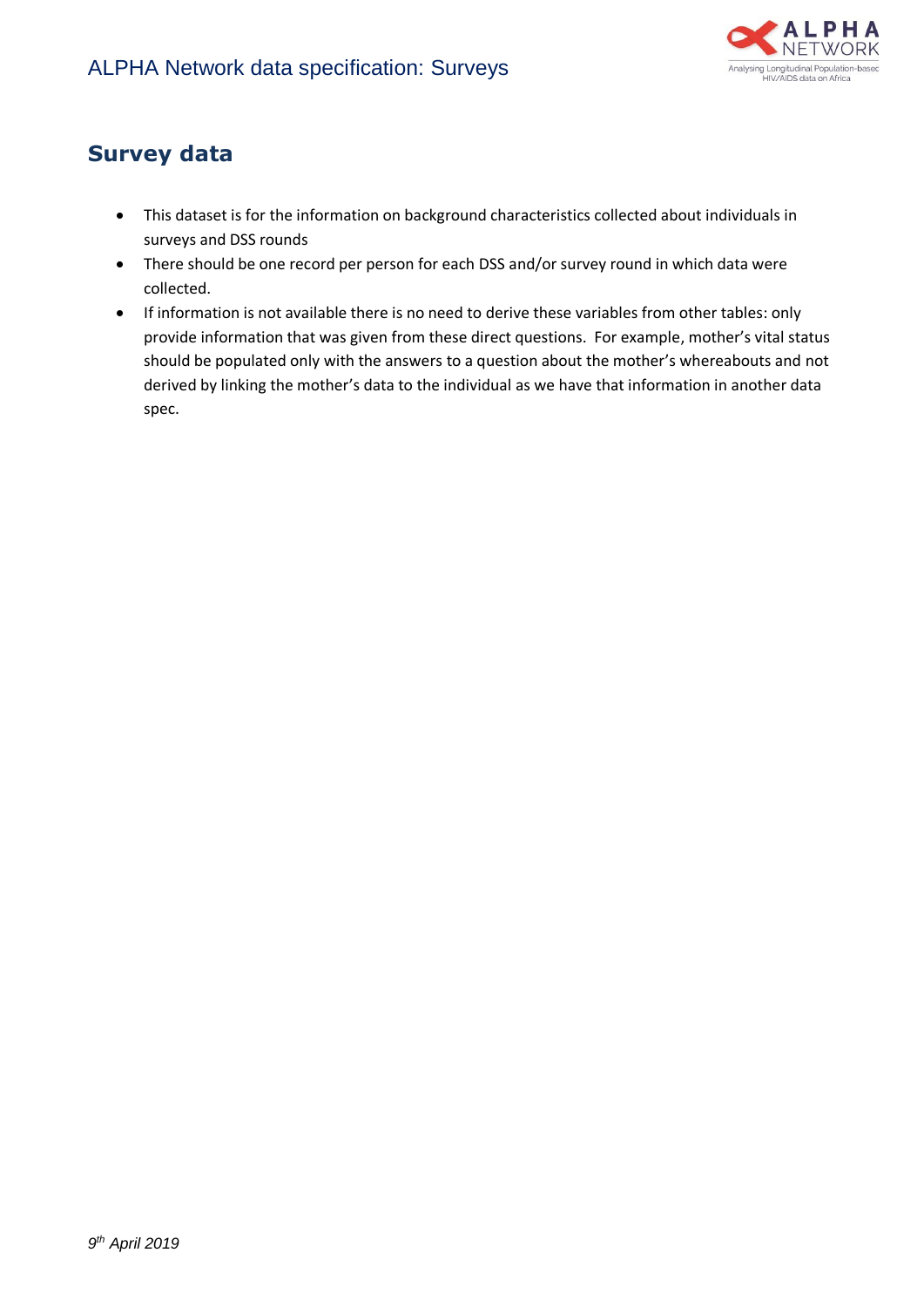

| Variable name            | <b>Description</b>                       | <b>Type</b> | Coding                                                                                                                                                                                                                                                                                            | <b>Notes</b>                                                                                                                                                                                                                                                                                                                                                                                                                |
|--------------------------|------------------------------------------|-------------|---------------------------------------------------------------------------------------------------------------------------------------------------------------------------------------------------------------------------------------------------------------------------------------------------|-----------------------------------------------------------------------------------------------------------------------------------------------------------------------------------------------------------------------------------------------------------------------------------------------------------------------------------------------------------------------------------------------------------------------------|
| idno                     | Person ID number                         |             | site specific                                                                                                                                                                                                                                                                                     | Numeric IDs long integer format, unique for an individual                                                                                                                                                                                                                                                                                                                                                                   |
| study_name               | Name of your study field site            |             | site specific                                                                                                                                                                                                                                                                                     | Character - please be consistent across data sets                                                                                                                                                                                                                                                                                                                                                                           |
| date int                 | Date of interview                        |             | in Stata format                                                                                                                                                                                                                                                                                   |                                                                                                                                                                                                                                                                                                                                                                                                                             |
| survey_name              | Which survey interview was part of       |             | site specific                                                                                                                                                                                                                                                                                     | For example round1, round2, sero1, sero2                                                                                                                                                                                                                                                                                                                                                                                    |
| pregnant                 | Currently pregnant                       |             | 0 <sub>no</sub><br>1 yes<br>88 Don't know<br>99 Question not asked                                                                                                                                                                                                                                | Men who were present at the time of the survey can be<br>coded as 99                                                                                                                                                                                                                                                                                                                                                        |
| proxy resp               | Proxy respondent ir individual interview |             | 1 "Individual interviewed"<br>2 "Proxy respondent"                                                                                                                                                                                                                                                | Indicate whether the information was given by the person<br>themselves or a proxy respondent.                                                                                                                                                                                                                                                                                                                               |
| marital status           |                                          |             | 0 "Never married/cohabited"<br>1 "Currently married mono"<br>2 "Currently married Poly"<br>3 "Currently married"<br>4 "Currently cohabiting"<br>5 "Widowed"<br>6 "Separated/divorced"<br>7 "Married but living apart"<br>8 "Widowed/divorced/separated" 88<br>Don't know<br>99 Question not asked | The categories listed here should enable all study<br>centres to contribute as much detail as possible.<br>For example if the coding used in your study enables you<br>to know if the person is married but not whether their<br>marriage is monogamous or polygamous you can use<br>category 3, if your study distinguishes between<br>monogamous and polygamous marriages you can use<br>categories 1 and 2 respectively. |
| education level          | Highest education level completed        |             | site specific<br>88 Don't know<br>99 Question not asked                                                                                                                                                                                                                                           | Site specific, highest education level completed at time<br>of interview                                                                                                                                                                                                                                                                                                                                                    |
| education level standard | Highest education level completed        |             | 0 None<br>1 Incomplete Primary<br>2 Complete Primary<br>3 Incomplete Secondary<br>4 Complete Secondary<br>5 Higher education<br>88 Don't know<br>99 Question not asked                                                                                                                            | This variable is to try to have a common education<br>variable between sites                                                                                                                                                                                                                                                                                                                                                |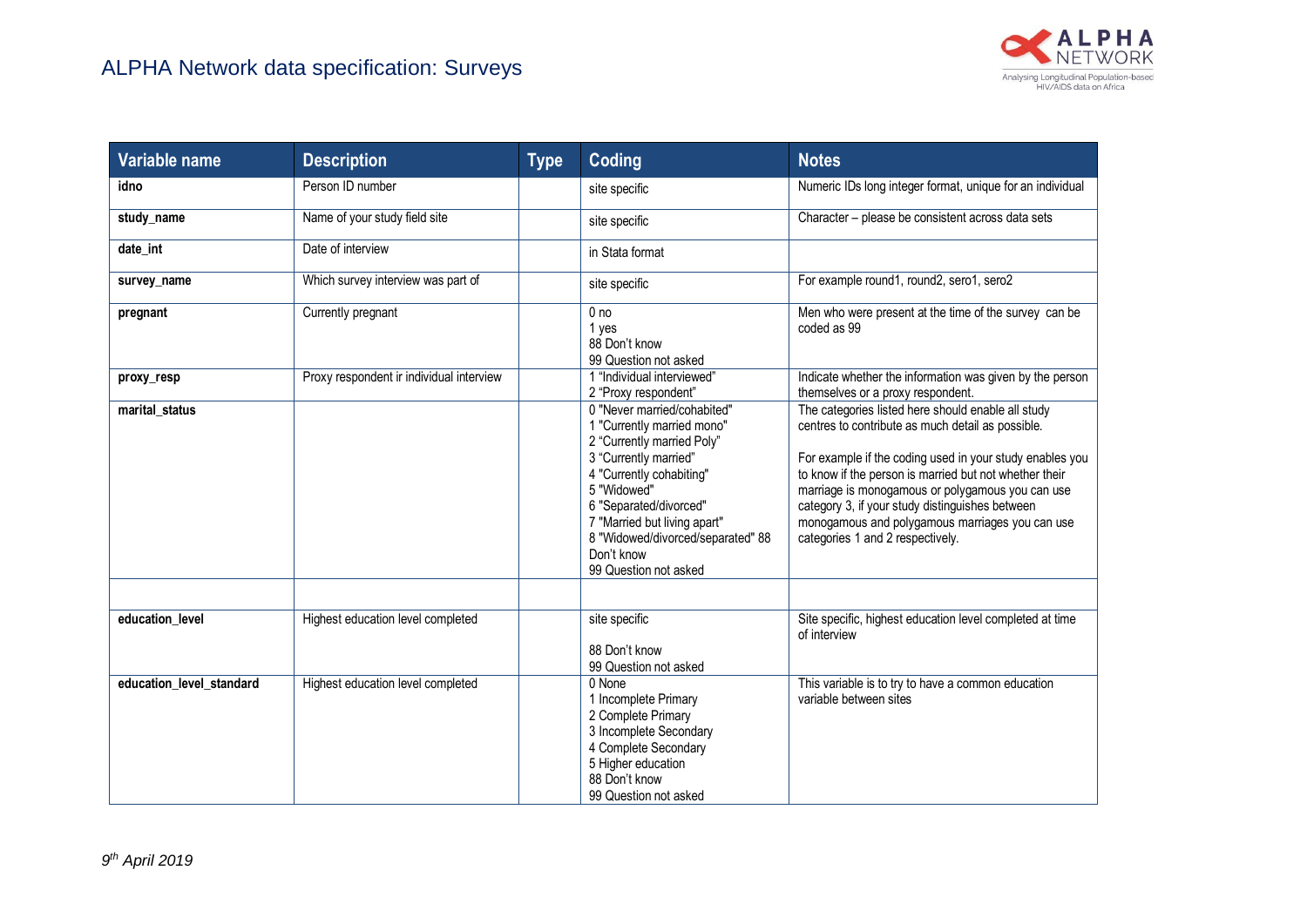

| Variable name        | <b>Description</b>               | <b>Type</b> | Coding                                                                                                             | <b>Notes</b>                                                                                           |
|----------------------|----------------------------------|-------------|--------------------------------------------------------------------------------------------------------------------|--------------------------------------------------------------------------------------------------------|
| current_school       | Currently attending school       |             | 0 <sub>no</sub><br>1 yes<br>88 Don't know<br>99 Question not asked                                                 | If available for individuals aged <25 years old.                                                       |
| mother_Alive         |                                  |             | 1 Alive<br>2 Dead<br>88 Don't know<br>99 Question not asked                                                        | This should only be when the question is asked directly<br>(i.e. do not imput this from other data)    |
| mother_location      |                                  |             | 1 co-resident<br>2 elsewhere In DSS area<br>3 elsewhere outside DSS area<br>88 Don't know<br>99 Question not asked | This should only be when the question is asked directly<br>(i.e. do not imput this from other data)    |
| father_alive         |                                  |             | 1 Alive<br>2 Dead<br>88 Don't know<br>99 Question not asked                                                        | This should only be when the question is asked directly<br>(i.e. do not imput this from other data)    |
| father_location      |                                  |             | 1 co-resident<br>2 elsewhere In DSS area<br>3 elsewhere outside DSS area<br>88 Don't know<br>99 Question not asked | This should only be when the question is asked directly<br>(i.e. do not imput this from other data)    |
| age_first_birth      |                                  |             |                                                                                                                    | Numeric integer years - Age at whch first birth occurred<br>(If not available for men leave as missing |
| age_first_marriage   | Age at first marriage            |             | Age in completed years                                                                                             | Numeric integer years - For each individual who has ever<br>been married.                              |
| ever sex             |                                  |             | 0 <sub>no</sub><br>1 yes<br>88 Don't know<br>99 Question not asked                                                 | Ever had sex                                                                                           |
| age_first_sex        | Age at sexual debut              |             | Age in completed years                                                                                             | Numeric integer years - For each individual who is<br>sexually experienced.                            |
| injections_last_year | How many injections in last year |             | 0 none<br>$\overline{2}$<br>3<br>88 Don't know<br>99 Question not asked                                            | Numeric integer values, 0 if had no injections in the last<br>year.                                    |